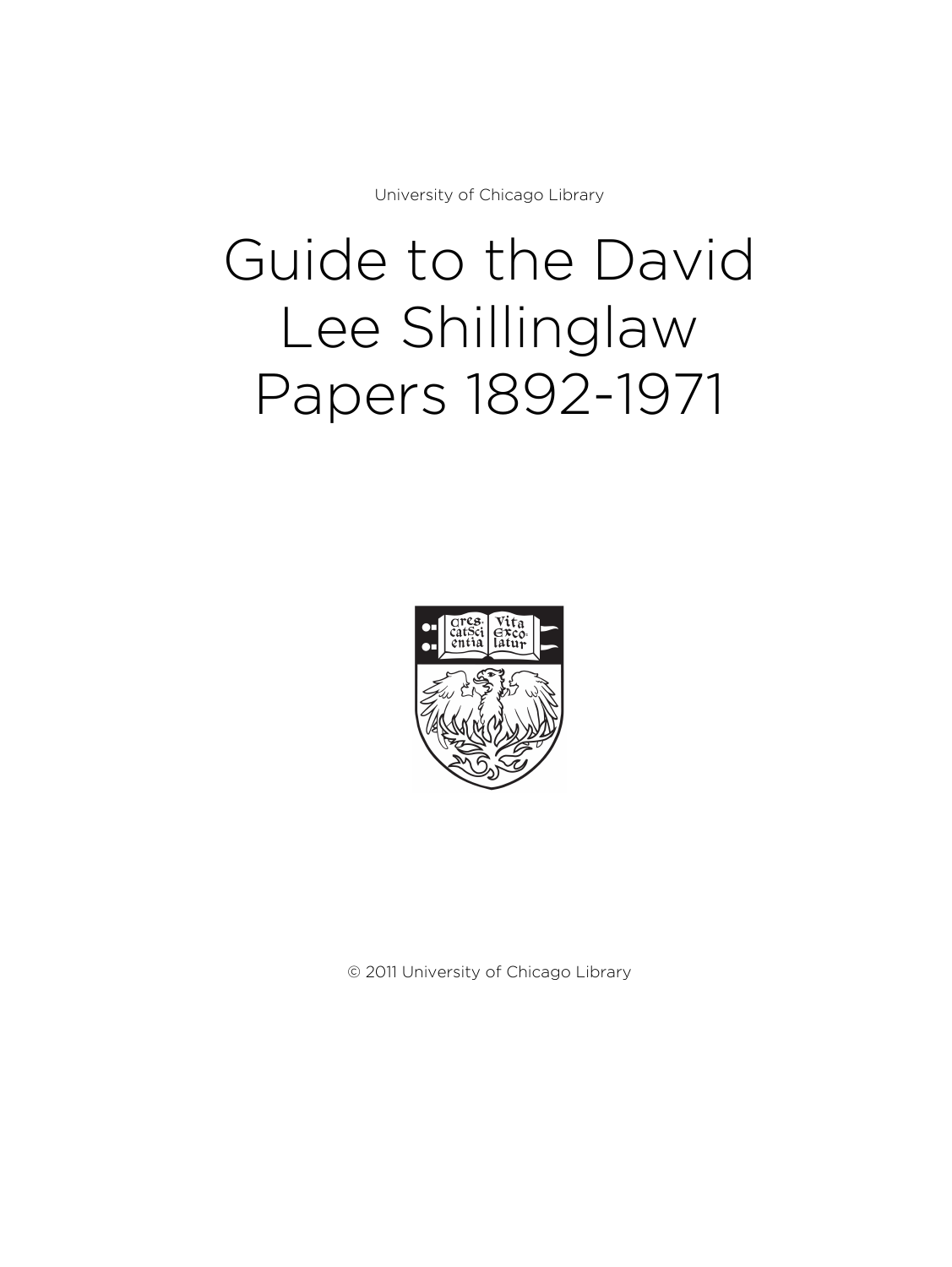# **Table of Contents**

| Descriptive Summary                   | 3  |
|---------------------------------------|----|
| Information on Use                    | 3  |
| Access                                | 3  |
| Citation                              | 3  |
| <b>Biographical Note</b>              | 3  |
| Scope Note                            | 5  |
| <b>Related Resources</b>              |    |
| Subject Headings                      |    |
| <b>INVENTORY</b>                      |    |
| Series I: Personal                    |    |
| Series II: Correspondence             | 8  |
| Series III: Writings                  | 9  |
| Subseries 1: Research Files           | 9  |
| Subseries 2: Speeches and Articles    | 9  |
| Subseries 3: Book                     | 10 |
| Series IV: Professional               | 12 |
| Subseries 1: Employment               | 12 |
| Subseries 2: Organizations and Boards | 13 |
| Series V: Audio-Visual                | 13 |
| Series VI: Oversize                   | 13 |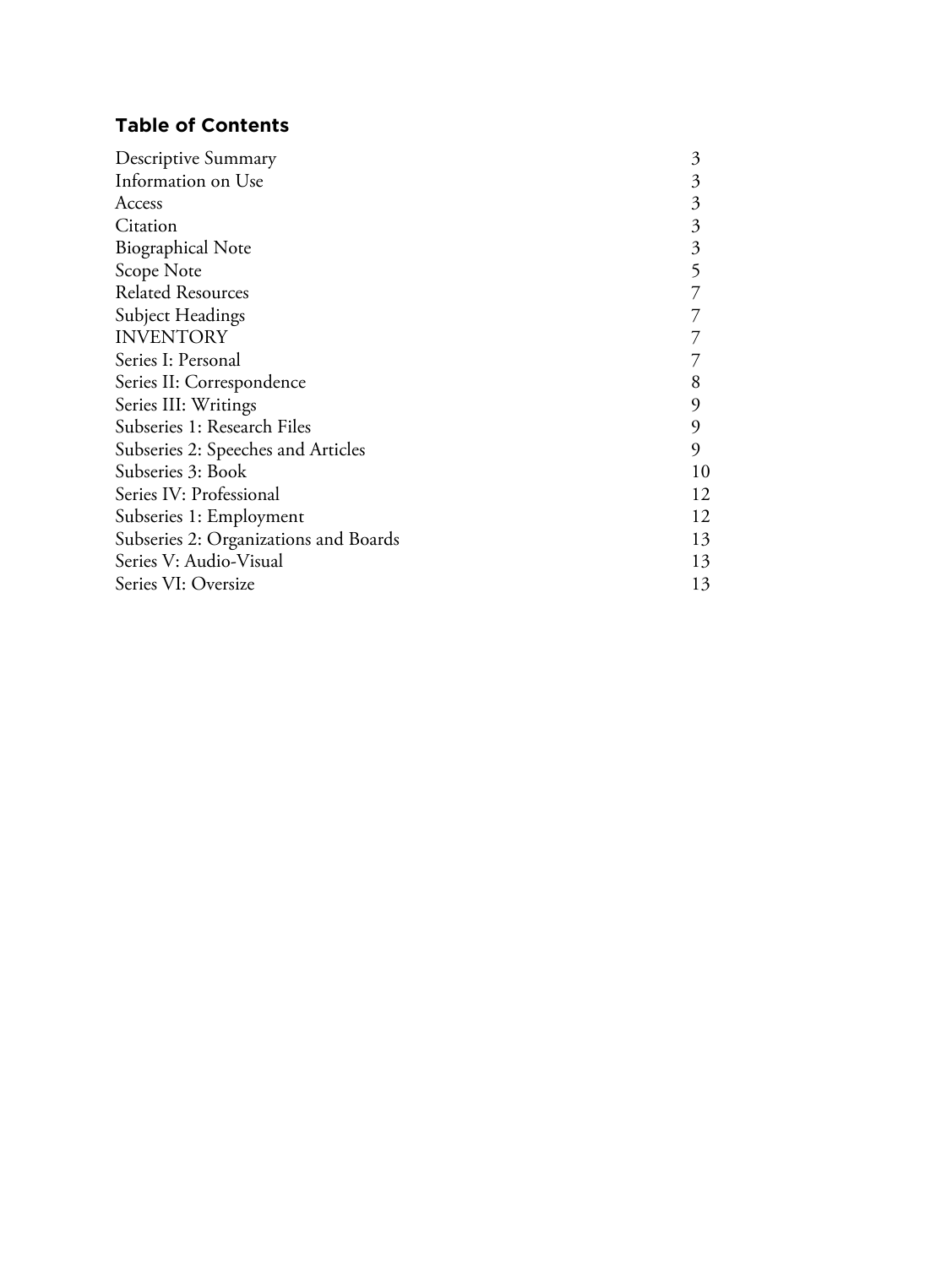# **Descriptive Summary**

| <b>Identifier</b> | ICU.SPCL.SHILLINGLAW                                                                                                                                                                                                                                                                                                                                                                                                                                                                                                                                                                                                                                                                                                                                                                                 |
|-------------------|------------------------------------------------------------------------------------------------------------------------------------------------------------------------------------------------------------------------------------------------------------------------------------------------------------------------------------------------------------------------------------------------------------------------------------------------------------------------------------------------------------------------------------------------------------------------------------------------------------------------------------------------------------------------------------------------------------------------------------------------------------------------------------------------------|
| <b>Title</b>      | Shillinglaw, David Lee. Papers                                                                                                                                                                                                                                                                                                                                                                                                                                                                                                                                                                                                                                                                                                                                                                       |
| <b>Date</b>       | 1892-1971                                                                                                                                                                                                                                                                                                                                                                                                                                                                                                                                                                                                                                                                                                                                                                                            |
| <b>Size</b>       | 10.5 linear feet (15 boxes)                                                                                                                                                                                                                                                                                                                                                                                                                                                                                                                                                                                                                                                                                                                                                                          |
| <b>Repository</b> | Special Collections Research Center<br>University of Chicago Library<br>1100 East 57th Street<br>Chicago, Illinois 60637 U.S.A.                                                                                                                                                                                                                                                                                                                                                                                                                                                                                                                                                                                                                                                                      |
| <b>Abstract</b>   | David Lee Shillinglaw (b. June 6, 1889, d. February 13, 1976) was a World<br>War I-veteran, American Legionnaire, investment banker, and a Chicago<br>civic leader. The collection contains correspondence, diaries, appointment<br>books, notes, manuscripts, typescripts, blueprints, reports, clippings, World<br>War I-era ephemera and publications, photographs, audiotape reels, and<br>scrapbooks. Materials date between 1892 and 1971, with the bulk of the<br>material dating between 1917 and 1960. The papers primarily document<br>Shillinglaw's service in the YMCA American Expeditionary Forces and<br>the army during WWI, his public speaking engagements, his service in<br>the American Legion, and his personal involvement in numerous political<br>organizations and boards. |

# **Information on Use**

## **Access**

The collection is open for research. Series V, Audio-Visual, does not include access copies for the audiotape reels. Researchers will need to consult with staff before requesting material from this series.

# **Citation**

When quoting material from this collection, the preferred citation is: Shillinglaw, David Lee. Papers, [Box #, Folder #], Special Collections Research Center, University of Chicago Library.

# **Biographical Note**

David Lee Shillinglaw (b. June 6, 1889, d. February 13, 1976) was a World War I-veteran, American Legionnaire, investment banker, and a Chicago civic leader. Born in Sioux Falls, South Dakota, Shillinglaw was raised in Independence, Iowa and later Rowley, Iowa following the death of his father in 1900. He attended a country school until the age of thirteen, and then worked on the family farm until age eighteen.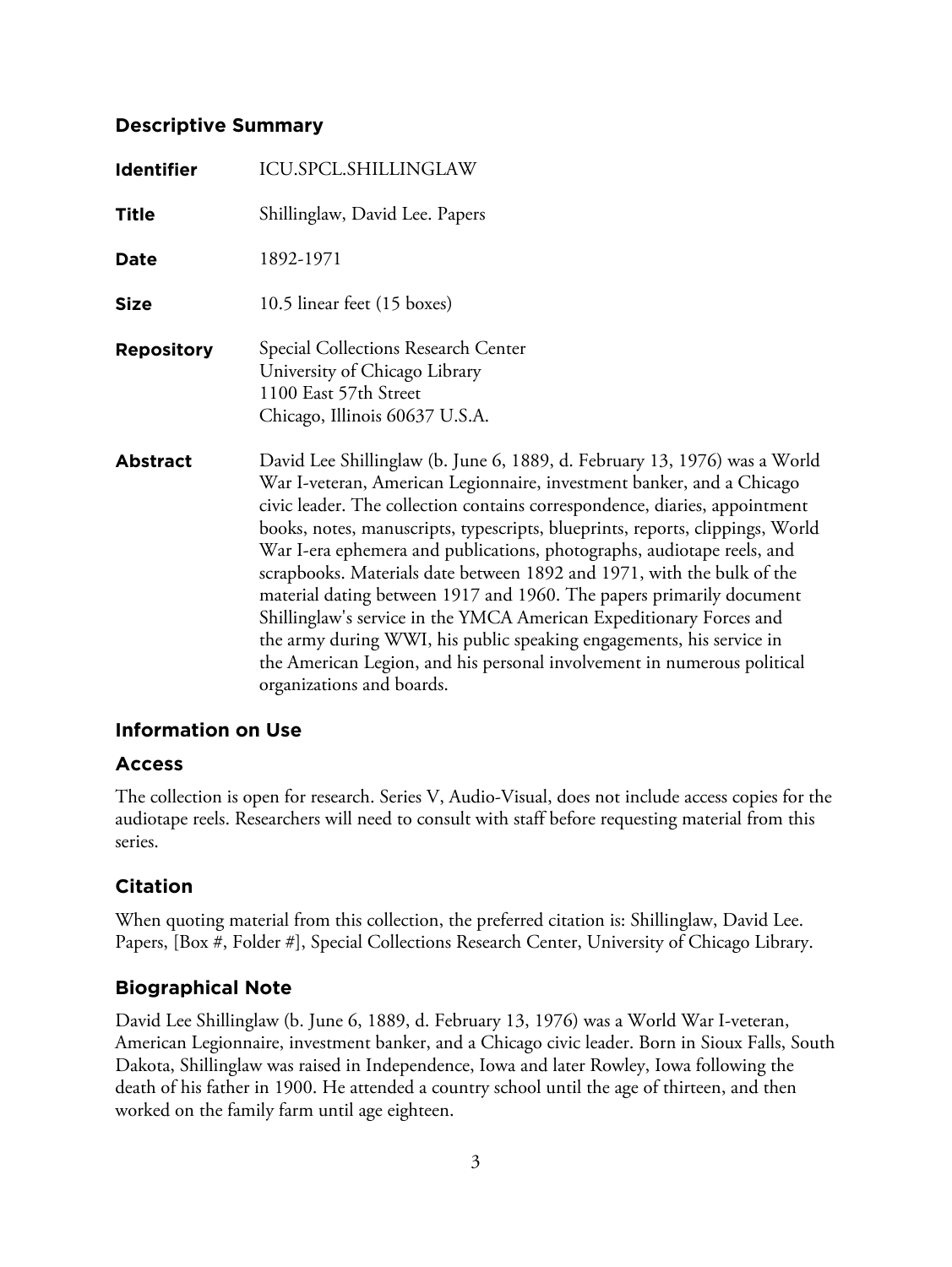Shillinglaw attended the Iowa State Teachers College for four years, majoring in History and Economics, and teaching courses in both subjects during the summer months. In 1911 he entered the University of Iowa as a Senior and completed his Bachelor of Arts degree. He went on to earn his L.L.D. from the University of Iowa Law School in 1915. Following graduation, Shillinglaw practiced law in Waterloo, Iowa and organized several businesses.

When the United States declared war in 1917, Shillinglaw immediately applied for active service. He was rejected from the first training camp, but eventually found his way to Europe in September 1917 as a member of the YMCA American Expeditionary Forces (AEF). He was put in charge of the YMCA AEF's construction work in Europe, organizing the design, manufacture, and erection of all buildings used by the YMCA throughout France. He entered direct army service in July 1918 under the command of General Dawes in the engineer corps. Here, Shillinglaw was in charge of lumber supplies not produced in French forests. After the Armistice, he was asked to return to the YMCA AEF in January 1919 to lead the salvage and liquidation of YMCA properties throughout Europe. He secured 48,000,000 francs for the Perkins Commission, and returned to the United States in 1920.

Shillinglaw held various positions following the war. Returning first to Iowa he was founder of the First Radio Corporation in Iowa. He was an assistant sales manager of the Chicago branch of the Liquid Carbonic Company in 1922. He began work for investment bankers Forgan, Gray and Company in 1923 and was eventually made Vice President. In 1933 he founded his own investment firm, the David L. Shillinglaw Company, later Shillinglaw, Bolger and Company, Inc.

In addition to his leadership in numerous corporations throughout Chicago, Shillinglaw served in the American Legion. He joined the Legion in 1919, and was commander of the Advertising Men's Post in Chicago. He was President of the Cook County Council, and later a member of the National Defense Committee. Shillinglaw was elected the Illinois State Commander of the American Legion in 1928, and was made a member of the National Executive Committee in 1929.

Shillinglaw married Marie Schmidt of Chicago in 1930.

In addition to his business ventures and service in the American Legion, Shillinglaw was active in politics. He was a Republican precinct captain for twenty-five years, Chief Doorkeeper at the Republican Convention in Philadelphia in 1940, and Assistant State Director of Finance for Illinois from 1940 to 1944. He was active in many local and state campaigns. In 1953 Shillinglaw was sponsored by Everett Dirksen for an appointment to the United Nations Economic and Social Council. His appointment stalled, however, in the federal security check. At the height of the McCarthy era, the FBI questioned Shillinglaw's membership in the Institute of Pacific Relations. Shillinglaw was never appointed to the U.N.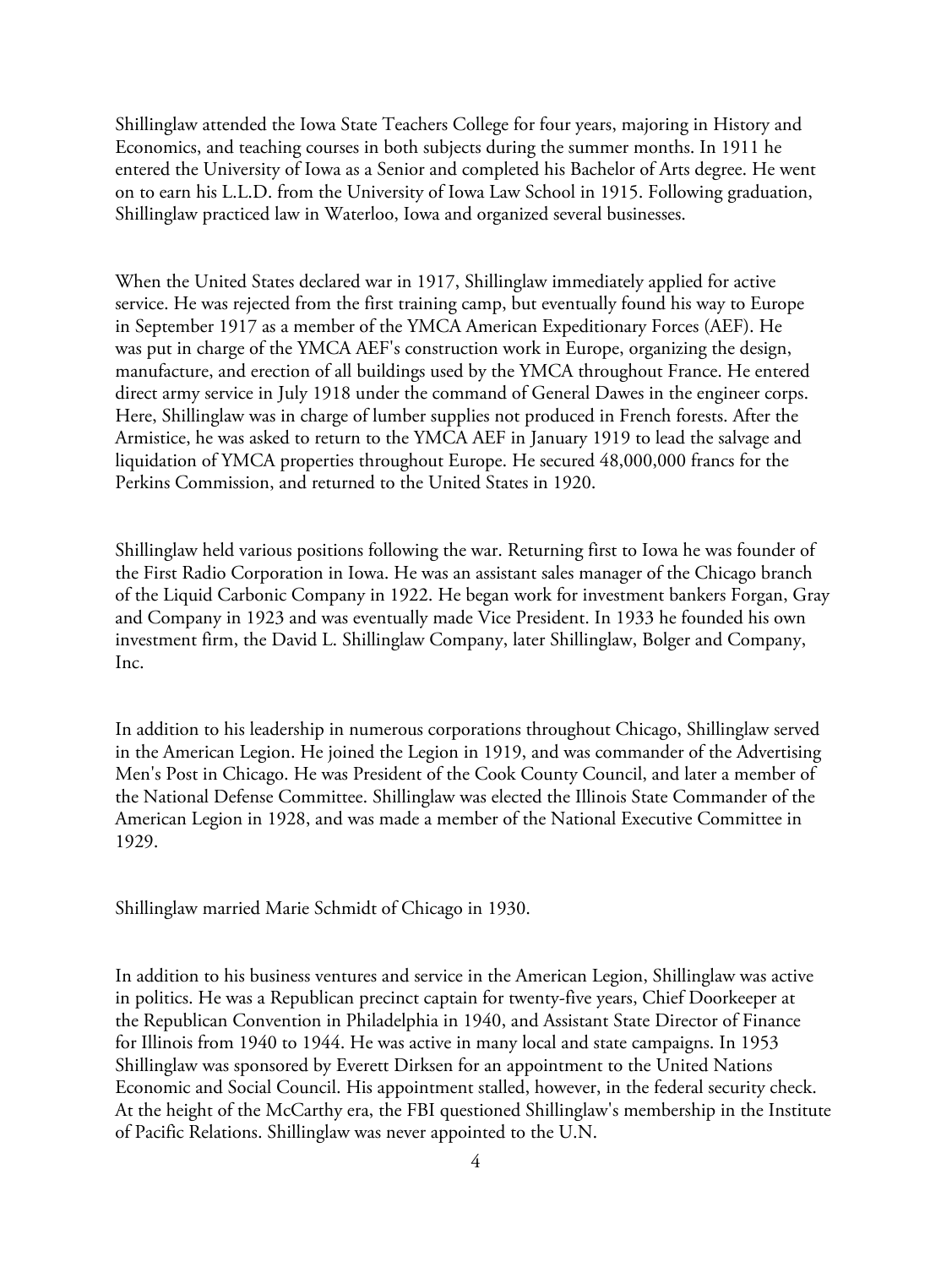Throughout his career, Shillinglaw lectured widely on finance, foreign relations, democracy, and civil liberties. A number of his addresses and articles were published in The New York Times, The Economist, and other leading newspapers. He was active in numerous educational and philanthropic organizations, including the board of governors of the International House at the University of Chicago, and the board of the Fulbright Scholarship. He established the David Lee Shillinglaw Distinguished Service Professorship at the University of Chicago in 1972. In 1971, the University of Chicago published Shillinglaw's book about his experience in World War I: An American in the Army and YMCA, 1917-1920: The Diary of David Lee Shillinglaw.

Mr. Shillinglaw died in Chicago at the age of 86.

## **Scope Note**

The David Lee Shillinglaw Papers are organized into six series: Series I: Personal; Series II: Correspondence; Series III: Writings; Series IV: Professional; Series V: Audio-Visual; and Series VI: Oversize. The collection contains correspondence; diaries; appointment books; notes, manuscripts, and typescripts for speeches, published articles, and a book; blueprints; reports; clippings; World War I ephemera, publications, and artifacts; photographs; audiotape reels; and scrapbooks. Materials date between 1892 and 1971, with the bulk of the material dating between 1917 and 1960. The papers primarily document Shillinglaw's service in the YMCA American Expeditionary Forces (AEF) and the army during WWI, his public speaking engagements, his career in the American Legion, and his personal involvement in numerous patriotic and political organizations.

Series I, Personal, contains ephemera such as invoices, receipts, and postcards; a family crest; material related to Shillinglaw's education; biographical information and clippings about Shillinglaw; diaries kept by Shillinglaw throughout WWI; appointment and address books; a notebook; and a copy of the New Testament carried by Shillinglaw during the war.

Series II, Correspondence, contains outgoing and incoming mail, arranged chronologically. Of particular note are letters written by Shillinglaw to family and friends from WWI-era France. Frequent correspondents include Shillinglaw's mother, Emma Todd Shillinglaw, Shillinglaw's fiancé, Lydia Eccher; and A.A. Zimmerman. This series contains both personal and professional correspondence.

Series III, Writings, consists of material related to the evolution of David Lee Shillinglaw's speeches, published articles, and book about his experience in WWI –An American in the Army and YMCA, 1917-1920 (The University of Chicago, 1971). The series is divided into three subseries: Research Files, Speeches and Articles, and Book. Subseries 1 contains clippings, pamphlets, government publications, serials, and article reprints gathered by Shillinglaw in the course of his writing. The bulk of the material is related to the McCarthy era and civil liberties.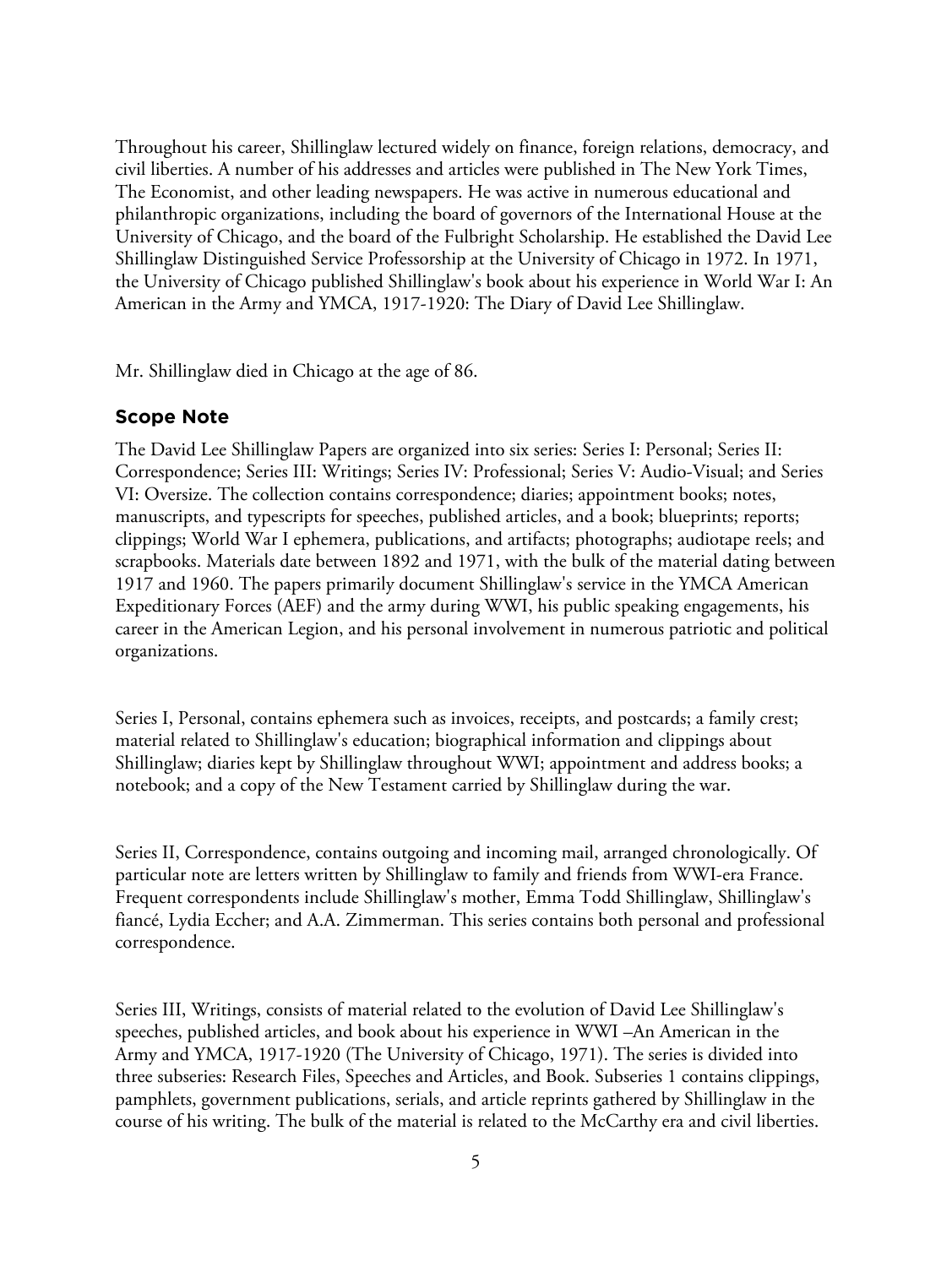Subseries 2 contains a bibliography, notes, manuscript fragments, typescripts, and publicity for Shillinglaw's speeches and articles. Subseries 3 contains typescripts and photocopied typescripts of Shillinglaw's book. This subseries also contains transcriptions of Shillinglaw's diaries and correspondence used in the book.

Series IV, Professional, contains material documenting Shillinglaw's employment, service during WWI, membership in various organizations and boards, and political activities. The series is divided into two subseries:

Subseries 1, Employment, contains a small amount of material documenting Shillinglaw's various businesses in Waterloo, Iowa and Chicago, Illinois from 1911 to 1922. The bulk of the material in this subseries pertains to Shillinglaw's service in the YMCA AEF and the army in France from 1917 to 1919. This material includes a passenger list for the ship on which Shillinglaw sailed to France, official army permits, reports, blueprints and specifications for YMCA hut construction, and wartime publications. It also includes ephemera relevant to Shillinglaw's personal experience in wartime France, including postcards, ticket stubs, menus, programs, invitations, newspapers and magazines, a piece of glass from St-Gervais-et-St-Protais church (presumably following the tragic roof collapse during the German bombardment of Paris in 1918), and a piece of an airplane which fell on the Place de la Concorde on January 31, 1918. Finally, this subseries contains material documenting Shillinglaw's career in the American Legion following the war. This material includes pamphlets, newsletters, reports, and clippings. See Series V and VI for additional WWI and American Legion material.

Subseries 2, Organizations and Boards, contains material pertaining to Shillinglaw's membership activities in various service and political organizations, particularly his service as a board member of the American Institute of Pacific Relations and his service in the Illinois Republican Party. This subseries also includes clippings documenting Shillinglaw's failed candidature for the United Nations Economic and Social Council during the McCarthy era.

Series V, Audio-Visual, contains photographs of Shillinglaw, including studio portraits and candid photographs from childhood through adulthood. This series also contains photographs taken throughout Shillinglaw's service in Europe during WWI and in the American Legion. Also included are two 5-inch audiotape reels. One reel is labeled "Boyhood," suggesting that the tapes contain oral history interviews with Shillinglaw.

Series VI, Oversize, contains a variety of oversize items. Of particular note are two scrapbooks containing photographs and ephemera pertaining to Shillinglaw's WWI and American Legion experiences. This series also contains Shillinglaw's 1920 passport, article reprints and government documents related to his writings, reprints of Shillinglaw's speeches, posters, clippings, and other ephemera relevant to his service in WWI.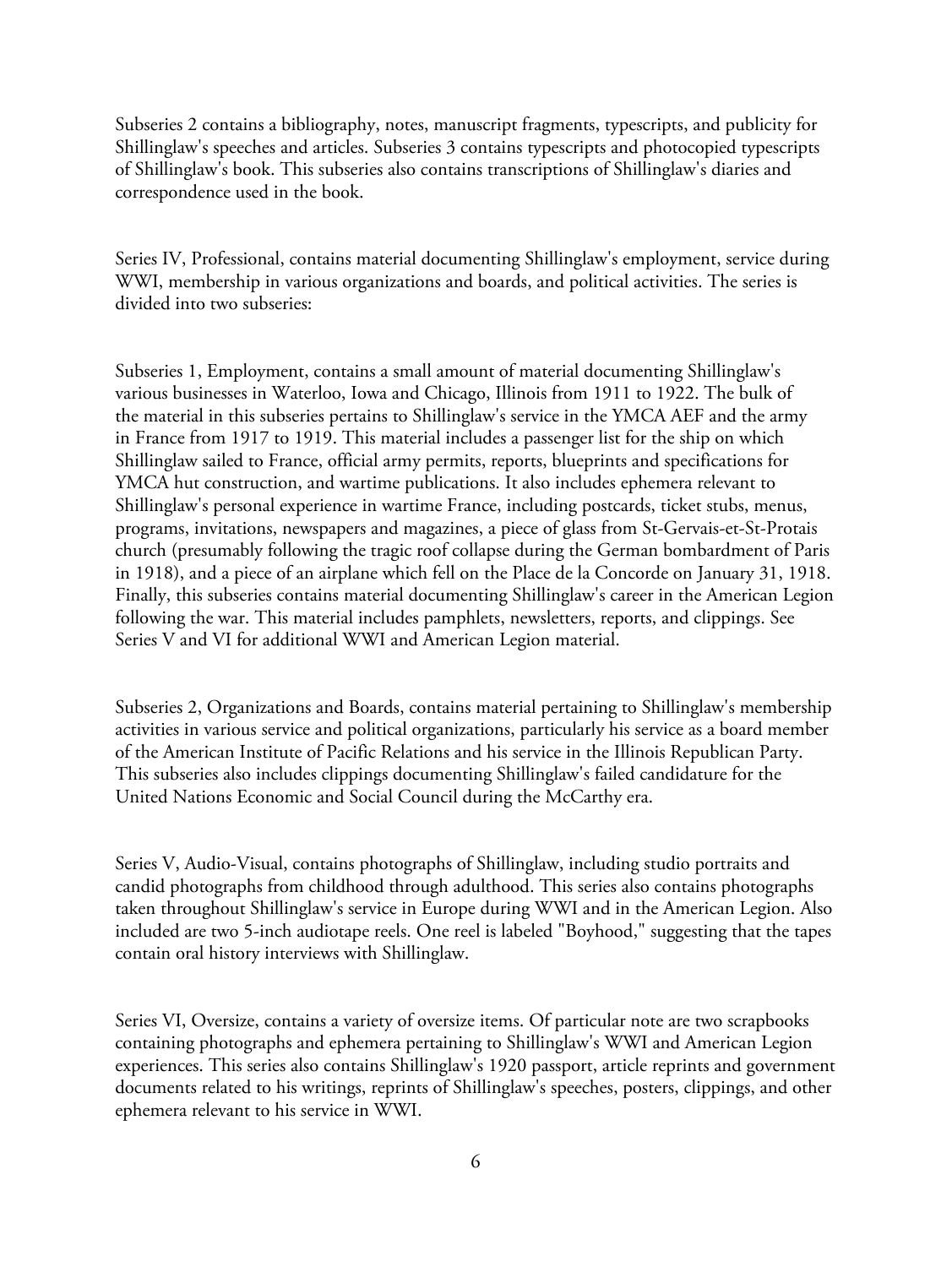## **Related Resources**

The following related resources are located in the Department of Special Collections:

http://www.lib.uchicago.edu/e/spcl/select.html

# **Subject Headings**

- Shillinglaw, David Lee, b. 1889
- YMCA of the USA
- United States. Army. American Expeditionary Forces
- American Legion
- Institute of Pacific Relations
- World War, 1914-1918
- McCarthyism -- 1950-1960
- France -- History -- 1914-1940

# **INVENTORY**

## **Series I: Personal**

**Box 1 Folder 1** Personal ephemera, circa 1912-1937 **Box 1 Folder 2** Biographical information, Undated **Box 1 Folder 3** Clippings about Shillinglaw, 1937-1966 **Box 1 Folder 4** Education, 1910-1917 **Box 1 Folder 5** Address books, notebook, and datebook, circa 1917-1920 **Box 1 Folder 6** Diary, September 4, 1917-February 12, 1918 **Box 1 Folder 7** Diary, February 14, 1918-July 6, 1918 **Box 1 Folder 8** Diary, July 17, 1918-October 28, 1918 **Box 1 Folder 9** Diary, October 30, 1918-May 13, 1919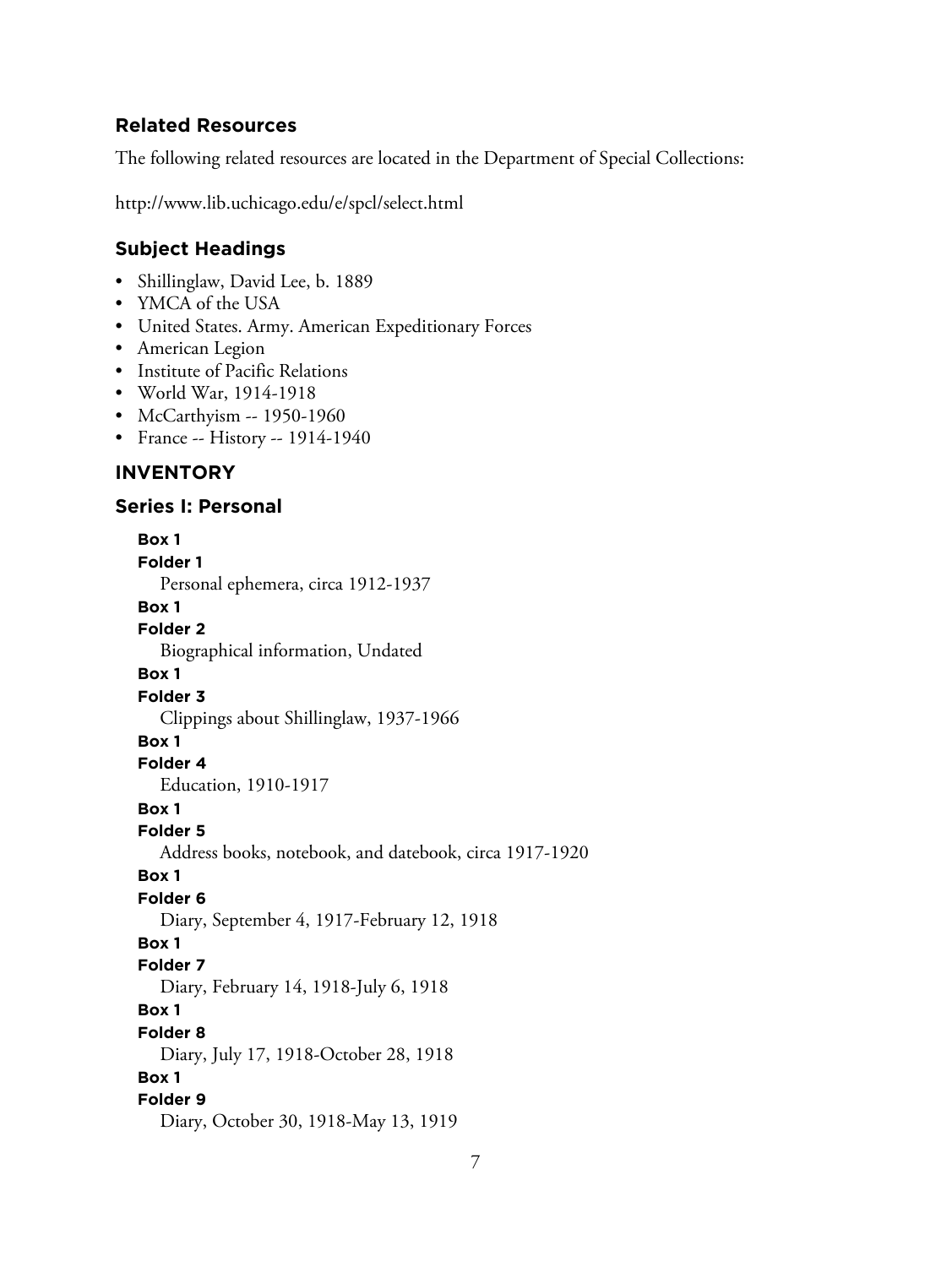**Box 1 Folder 10** New Testament, 1917

## **Series II: Correspondence**

**Box 2 Folder 1** Correspondence, 1911-1913 **Box 2 Folder 2** Correspondence, 1914 **Box 2 Folder 3** Correspondence, 1915 **Box 2 Folder 4** Correspondence, 1916 **Box 2 Folder 5** Correspondence, 1917 **Box 2 Folder 6** Correspondence, 1917 **Box 2 Folder 7** Correspondence, 1917 **Box 3 Folder 1** Correspondence, 1918 **Box 3 Folder 2** Correspondence, 1918 **Box 3 Folder 3** Correspondence, 1918 **Box 3 Folder 4** Correspondence, 1919 **Box 3 Folder 5** Correspondence, 1919 **Box 3 Folder 6** Correspondence, 1919 **Box 4 Folder 1**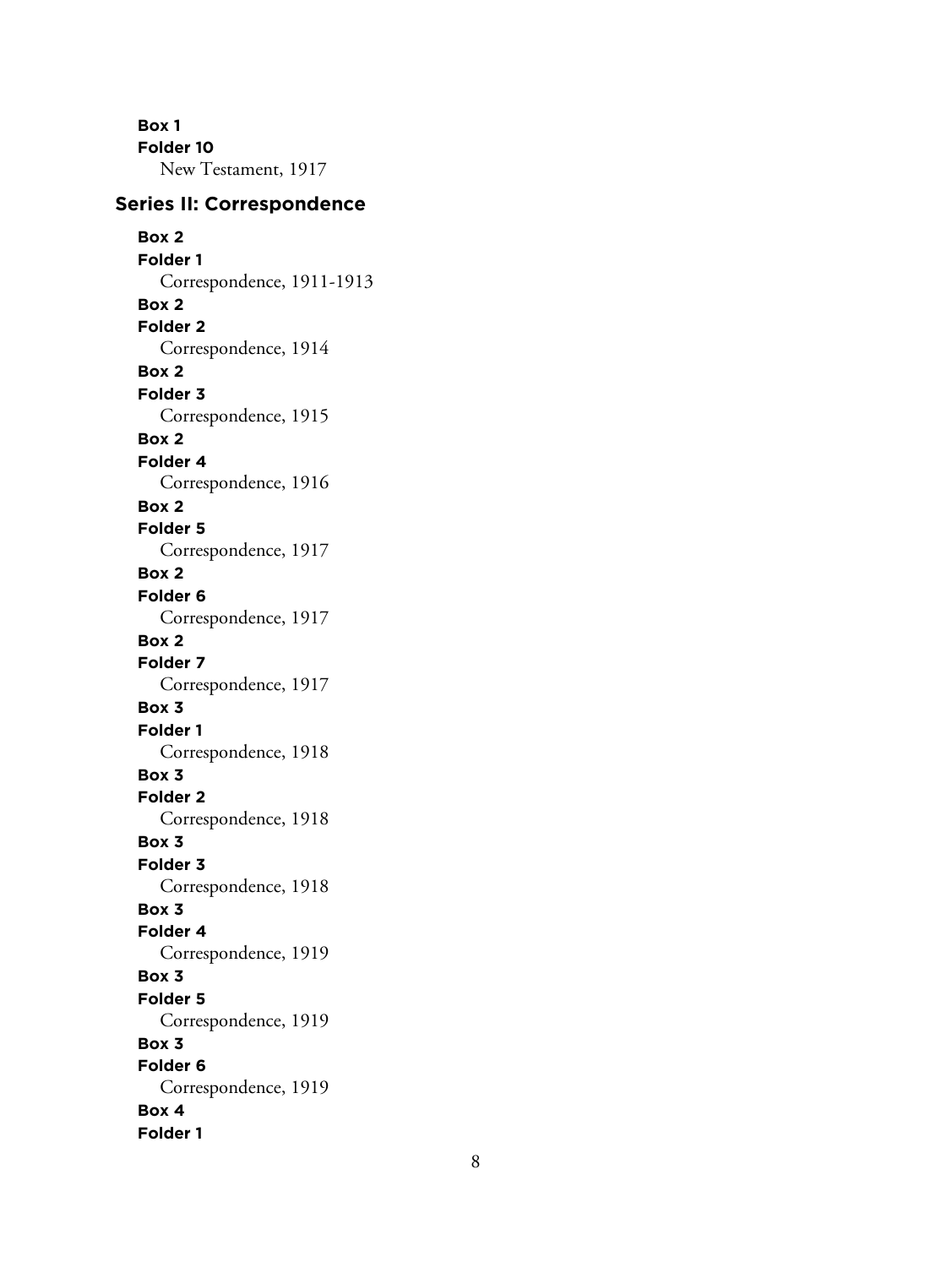Correspondence, 1920-1924 **Box 4 Folder 2** Correspondence, 1925-1952 **Box 4 Folder 3** Correspondence, 1953 **Box 4 Folder 4** Correspondence, 1954 **Box 4 Folder 5** Correspondence, 1955-1958 **Box 4 Folder 6** Correspondence, 1960-1967 **Box 5 Folder 1** Correspondence, Undated

# **Series III: Writings**

# **Subseries 1: Research Files**

**Box 5 Folder 2** Research Files, 1924-1971 **Box 5 Folder 3** Research Files, Dawes Plan, 1925-1928 **Box 5 Folder 4** Research Files, Lincoln, 1911-1959 **Box 5 Folder 5** Research Files, McCarthyism and Civil Liberties, 1951-1959 **Box 5 Folder 6** Research Files, McCarthyism and Civil Liberties, 1947-1960 **Box 6 Folder 1** Research Files, McCarthyism and Civil Liberties, 1952-1960

# **Subseries 2: Speeches and Articles**

**Box 6 Folder 2** Speeches and Articles, 1917-1927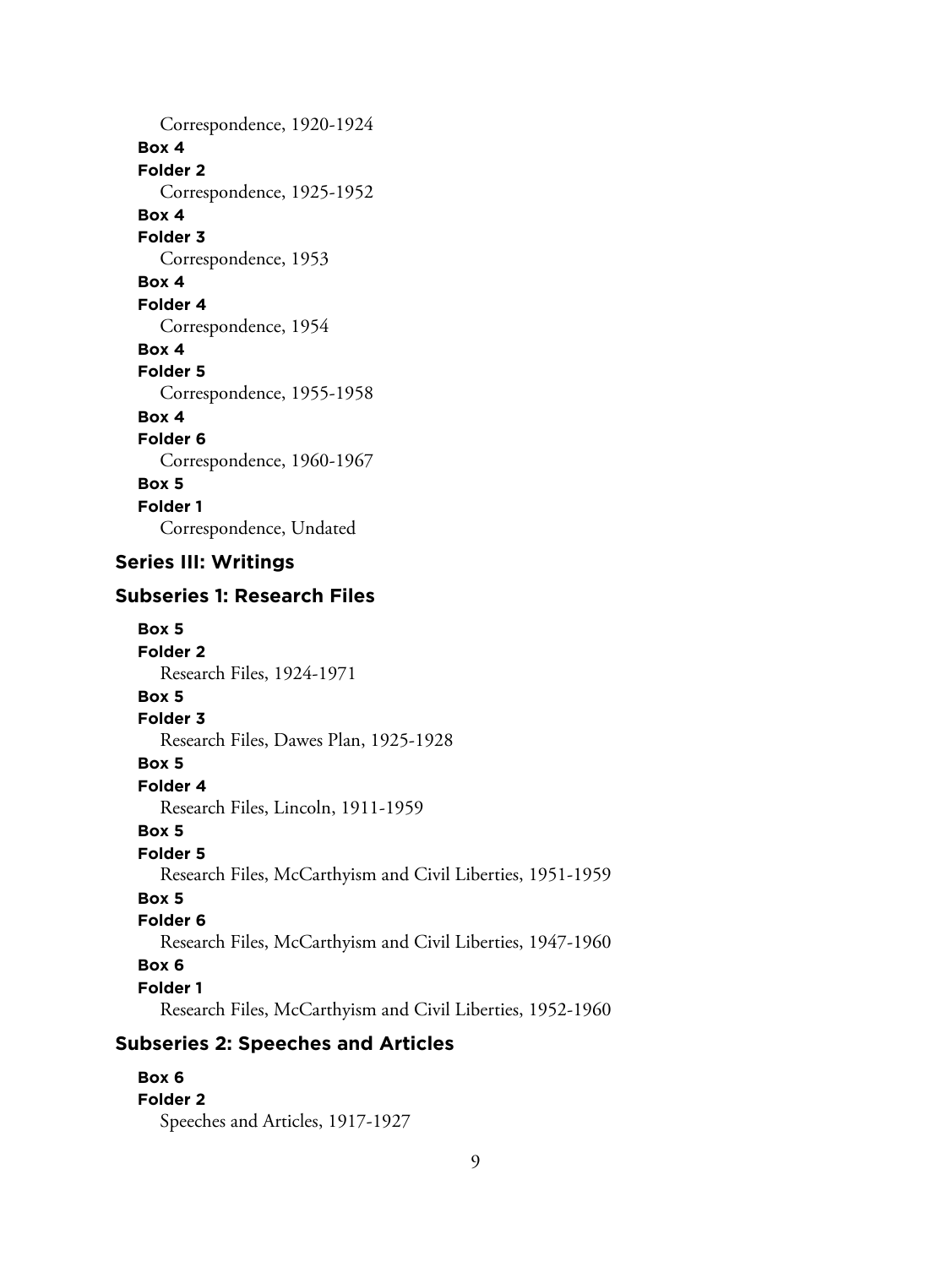**Box 6 Folder 3** Speeches and Articles, 1928-1932 **Box 6 Folder 4** Speeches and Articles, 1933-1945 **Box 6 Folder 5** Speeches and Articles, 1950-1955 **Box 6 Folder 6** Speeches and Articles, 1956-1967 **Box 7 Folder 1** Speeches and Articles, Undated **Box 7 Folder 2** Speeches and Articles, Undated **Box 7 Folder 3**

Speeches and Articles, Notes and Fragments, Undated

## **Box 7**

## **Folder 4**

Speeches and Articles, Notes and Fragments, Undated

## **Box 7**

## **Folder 5**

Speeches and Articles, Publicity, 1929-1955

## **Subseries 3: Book**

## **Box 7**

#### **Folder 6**

Typescript introduction to "The War Diary of David Lee Shillinglaw, 1917-1918," Undated

# **Box 7**

## **Folder 7**

Photocopied Typescript, An American in the Army and YMCA, pt. 1, Undated

## **Box 8**

#### **Folder 1**

Photocopied Typescript, An American in the Army and YMCA, pt. 2, Undated

# **Box 8**

# **Folder 2**

Photocopied Typescript, An American in the Army and YMCA, pt. 3, Undated **Box 8**

# **Folder 3**

Photocopied Typescript, An American in the Army and YMCA, pt. 4, Undated **Box 8**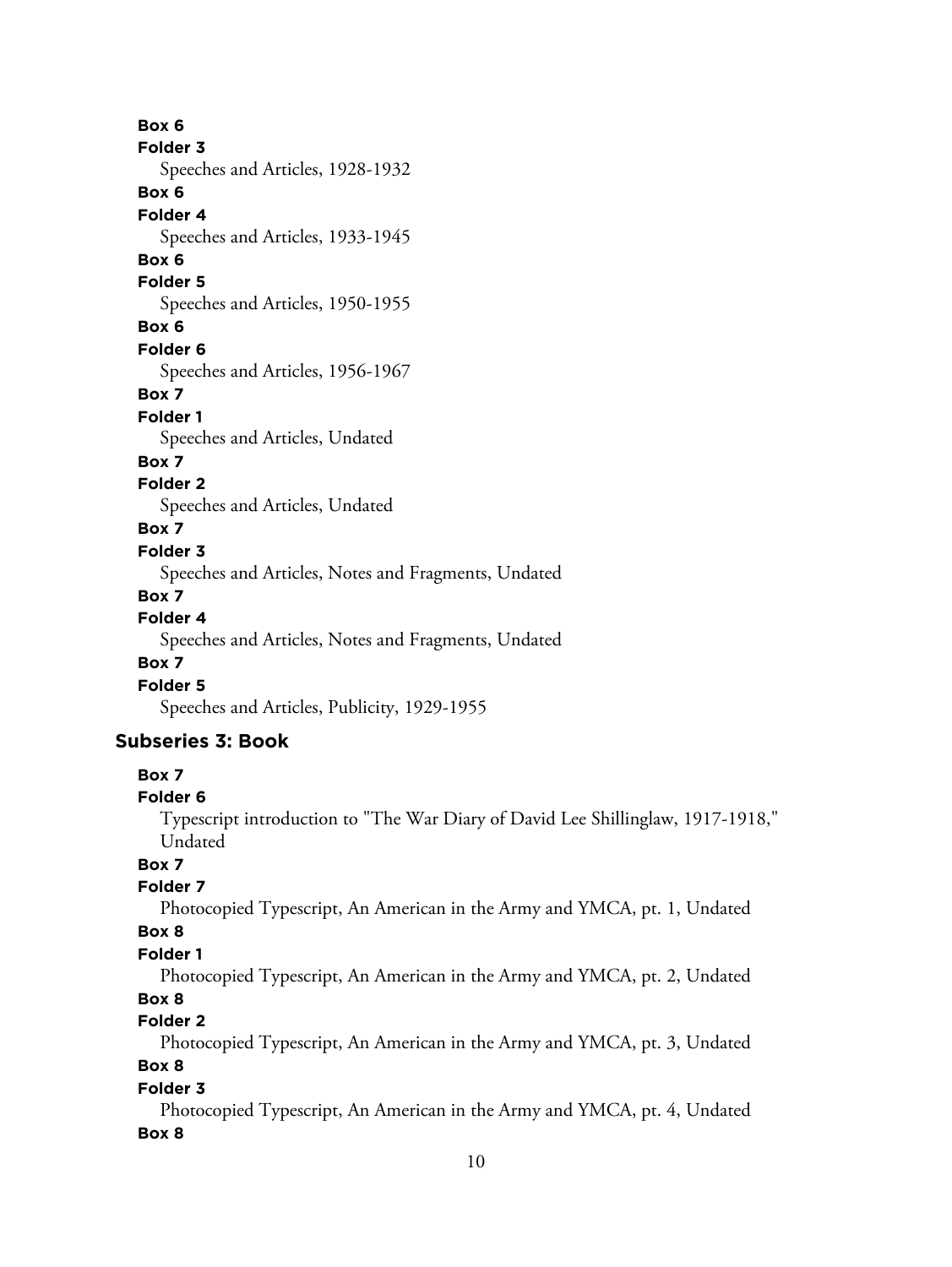## **Folder 4**

Photocopied Typescript, An American in the Army and YMCA, pt. 5, Undated **Box 8**

#### **Folder 5**

Photocopied Typescript, An American in the Army and YMCA, pt. 6, Undated **Box 8**

# **Folder 6**

Photocopied Typescript, An American in the Army and YMCA, pt. 7, Undated **Box 8**

## **Folder 7**

Photocopied Typescript, An American in the Army and YMCA, pt. 8, Undated **Box 8**

#### **Folder 8**

Photocopied Typescript, An American in the Army and YMCA, pt. 9, Undated **Box 9**

## **Folder 1**

Photocopied Typescript, An American in the Army and YMCA, pt. 10, Undated

## **Box 9**

# **Folder 2**

Photocopied Typescript, An American in the Army and YMCA, pt. 11, Undated **Box 9**

#### **Folder 3**

Diary Transcriptions for An American in the Army and YMCA, pt. 1, Undated **Box 9**

#### **Folder 4**

Diary Transcriptions for An American in the Army and YMCA, pt. 2, Undated **Box 9**

## **Folder 5**

Diary Transcriptions for An American in the Army and YMCA, pt. 3, Undated **Box 9**

# **Folder 6**

Diary Transcriptions for An American in the Army and YMCA, pt. 4, Undated

## **Box 9**

## **Folder 7**

Diary Transcriptions for An American in the Army and YMCA, pt. 5, Undated

# **Box 10**

# **Folder 1**

Diary Transcriptions for An American in the Army and YMCA, pt. 6, Undated

# **Box 10**

#### **Folder 2**

Transcribed Correspondence for An American in the Amy and YMCA, pt. 2, Undated

# **Box 10**

# **Folder 3**

Transcribed Correspondence for An American in the Amy and YMCA, pt. 3, Undated **Box 10**

## **Folder 4**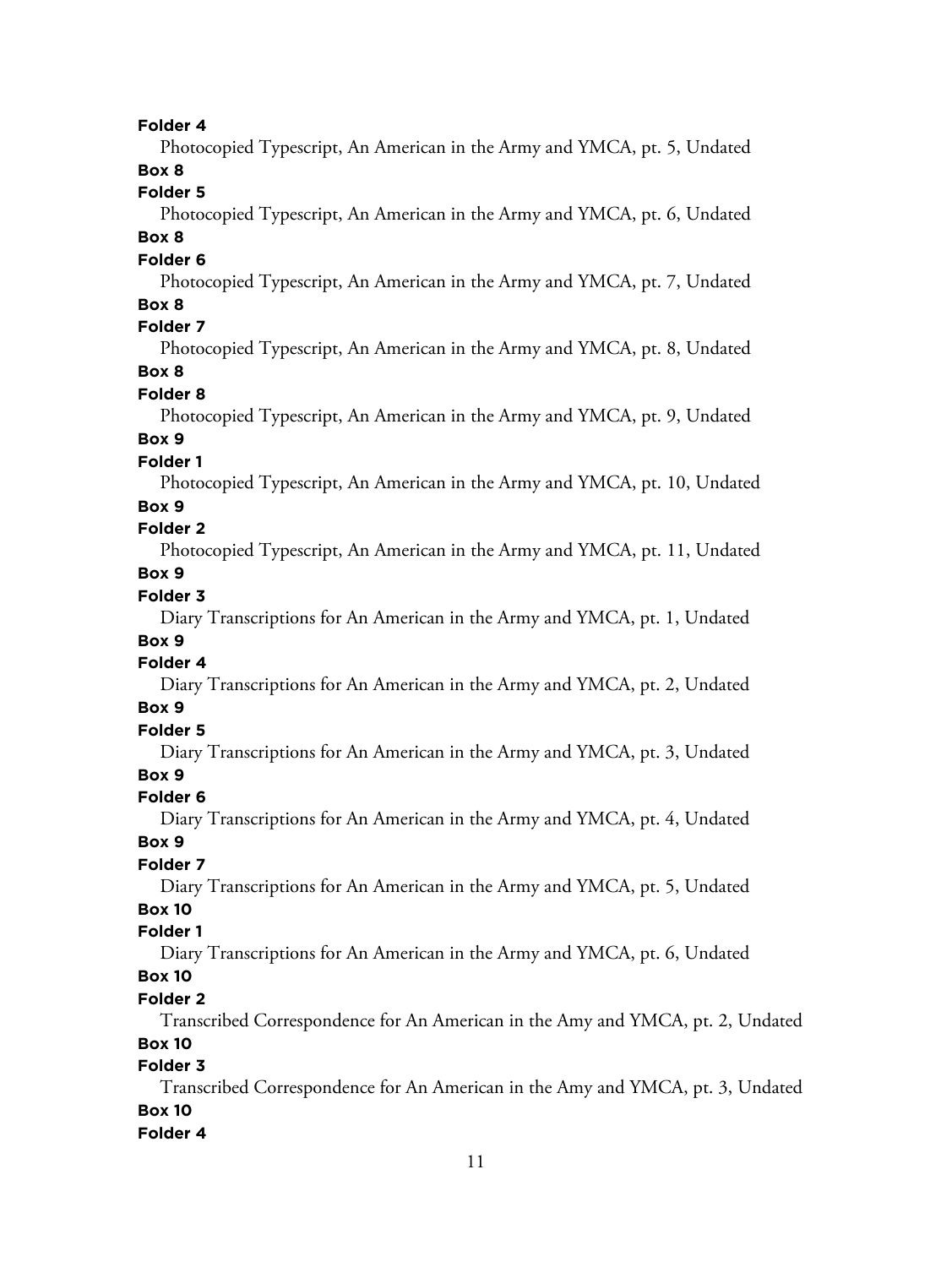Transcribed Correspondence for An American in the Amy and YMCA, pt. 4, Undated

## **Series IV: Professional**

## **Subseries 1: Employment**

```
Box 10
Folder 5
  Employment, circa 1911-1922
Box 10
Folder 6
  YMCA AEF, Training and Voyage on La Touraine, 1917
Box 10
Folder 7
  YMCA AEF and Army, Permits, 1917-1918
Box 10
Folder 8
  YMCA AEF, Construction Department, 1917-1918
Box 10
Folder 9
  YMCA AEF, Construction Blueprints and Specifications, 1917-1918
Box 11
Folder 1
  Salvage Department, 1919
Box 11
Folder 2
  YMCA AEF, Publications, 1917-1919
Box 11
Folder 3
  Wartime Ephemera, 1917-1919
Box 11
Folder 4
  Wartime Ephemera, 1917-1919
Box 11
Folder 5
  Postcards, 1917-1919
Box 11
Folder 6
  European Newspapers and Magazines, 1917-1919
Box 11
Folder 7
  Wartime Artifacts, 1918
Box 12
Folder 1
  American Legion, 1921-1960
Box 12
Folder 2
```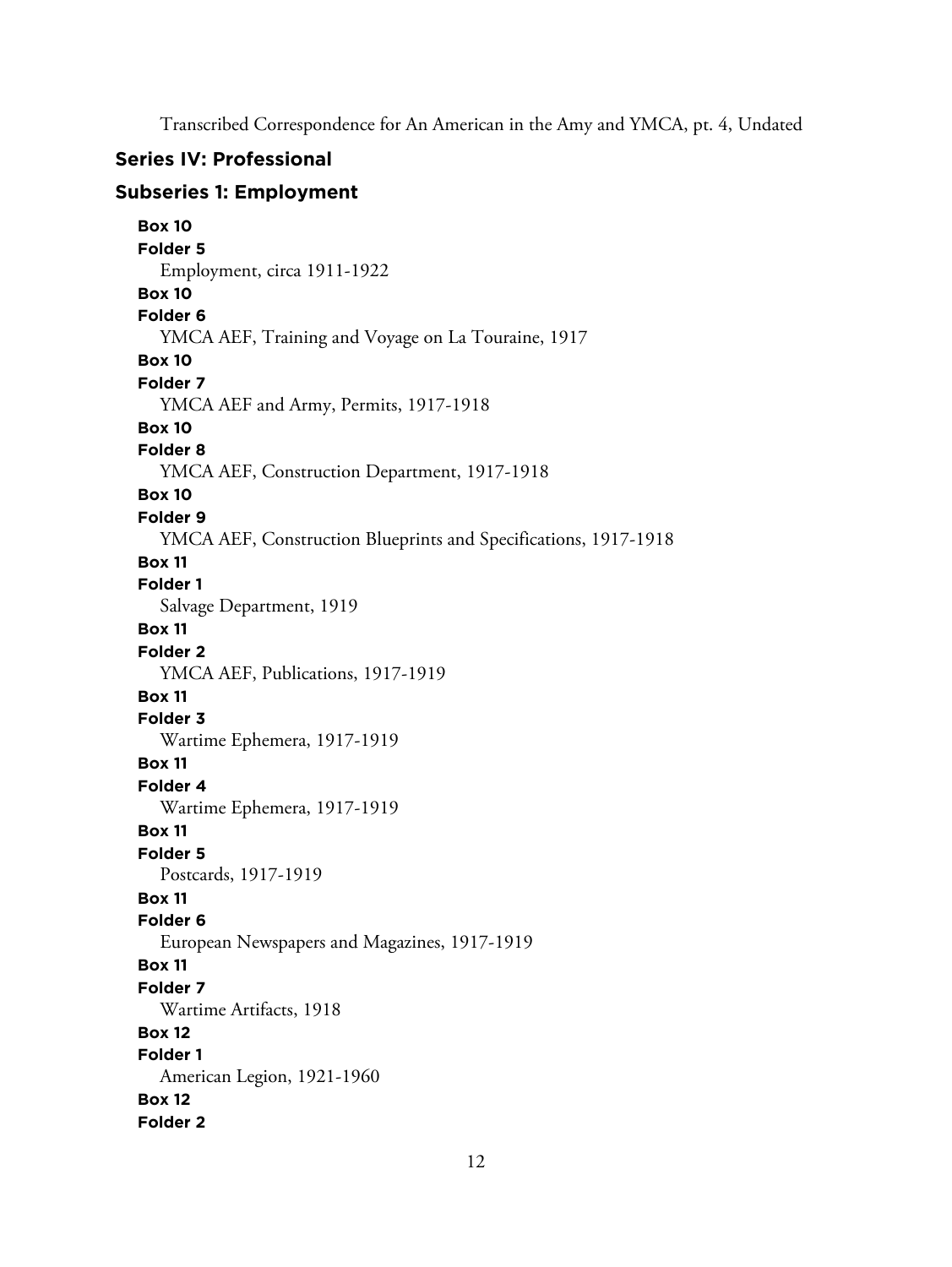American Legion, Meeting Notices, 1925-1926 **Box 12 Folder 3** American Legion, Clippings, 1928-1954

# **Subseries 2: Organizations and Boards**

**Box 12 Folder 4** Organizations and Boards, 1916-1956 **Box 12 Folder 5** American Institute of Pacific Relations, 1936-1960 **Box 12 Folder 6** American Institute of Pacific Relations, 1950-1953 **Box 12 Folder 7** American Institute of Pacific Relations, 1952-1960 **Box 12 Folder 8** Political Activities, circa 1928-1960 **Box 12**

# **Folder 9**

Political Activities, 1953

# **Series V: Audio-Visual**

**Box 13 Folder 1** Photographs and Negatives, circa 1892-1970 **Box 13 Folder 2** Photographs, 1917-1919 **Box 13 Folder 3** Photographs, 1917-1919 **Box 13 Folder 4** Audiotape Reels, Undated

# **Series VI: Oversize**

**Box 14** Item 1: Scrapbook, circa 1917-1919 **Box 14** Item 2: Scrapbook, circa 1925-1929 **Box 15 Folder 1**